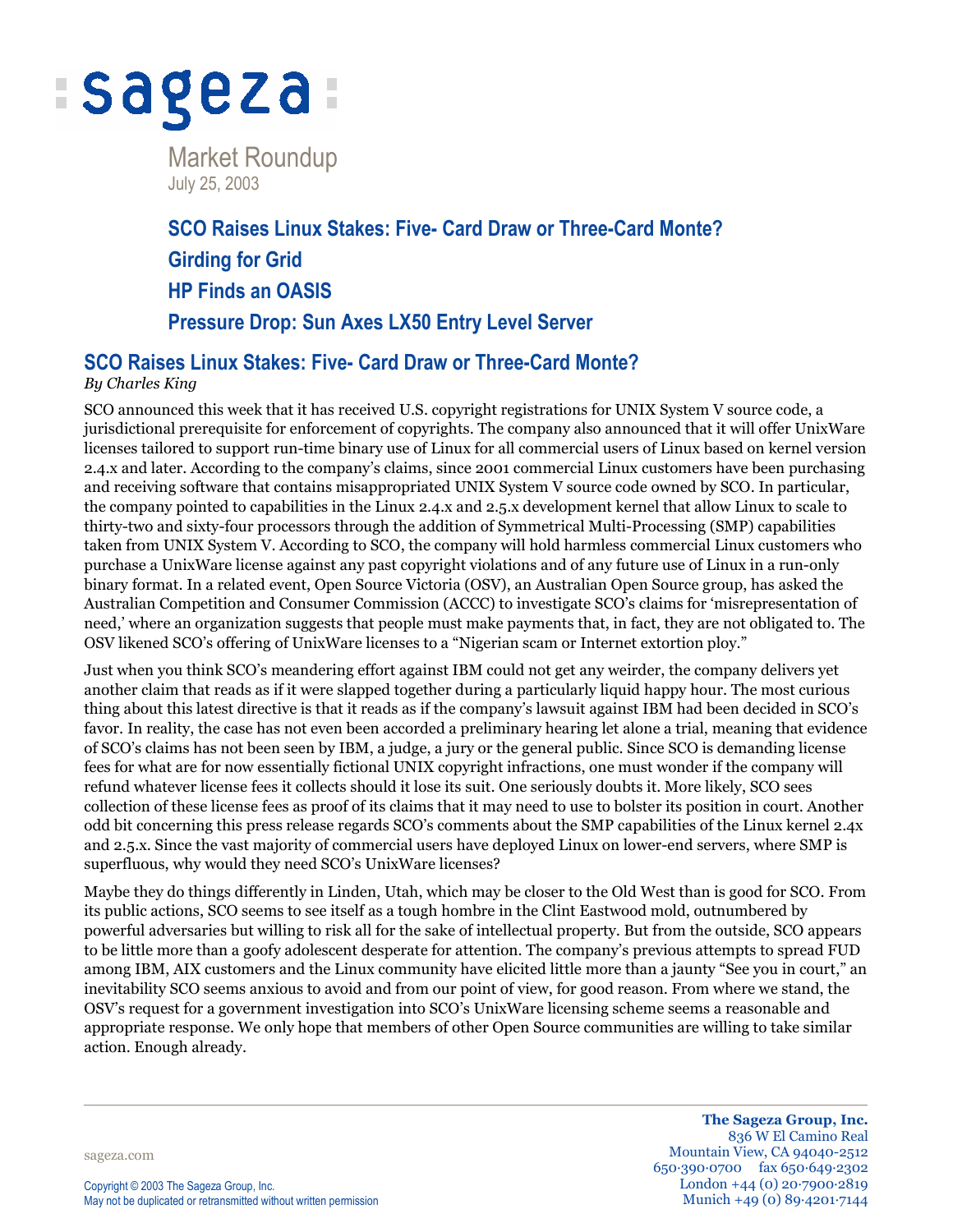# **Girding for Grid**

#### *By Jim Balderston*

IBM announced this week that it is including grid computing capabilities in the latest version of WebSphere Application Server V5.02 - Enterprise. The new software comes from IBM's recent acquisition of ThinkDynamics, a company that specialized in the management and load balancing of clustered servers. The new WebSphere feature will allow IT managers to install what IBM calls a "traffic cop-like" component that automatically monitors application workloads and then routes traffic to different servers as needed. The company said the latest version of WebSphere now supports twenty-six separate platforms, including the recently added Windows 2003 Server. IBM said WebSphere Application Server V5.02–Enterprise, including the new grid computing tools, would be available this week for a price of \$30,000 per processor.

Grid computing is a relatively easy concept to grasp. If one considers the desktop SETI project — wherein thousands of volunteers allowed their desktop computers to be used to sort the millions of radio signals emitted by the universe and collected with radio telescopes — one has a pretty good idea of how unused computing horsepower can be utilized across a wide area network. Grid computing as envisioned by IBM offers a more mundane and practical application of this capability. Instead of looking for little green men, grid computing provides enterprises the means to utilize existing unused processing power, memory, and bandwidth to perform large-scale computational tasks that would otherwise require dedicated resources which themselves might be largely underutilized a good part of the time.

While commercial grid computing solutions have to date been largely targeted at large enterprises, we think the general concept of allowing a business to effectively cluster its entire IT deployment for specific tasks is one that will not stay long in the rarified air of corporate datacenters. We see a host of technologies — including blade servers, high-performance computing, and clustering technologies — that are moving downstream into middle tier environments. We see no reason to think that Grid computing will not follow a similar path, as the medium-sized enterprise has as much to gain from leveraging and extending its existing IT deployment as the larger enterprise. IBM's decision to include Grid capabilities in its new WebSphere Application Server will only help expand grid computing's exposure and reach into the market, which means it will have more opportunity to move up and down the food chain as market conditions demand. For enterprises of all sizes, the ability to tap into a large pool of unused computing power may not result in the discovery of little green men, but it will allow those enterprises to capture some of the type of green that drops straight to the bottom line, a close encounter that most would welcome with open arms.

## **HP Finds an OASIS**

#### *By Jim Balderston*

HP announced this week that it intends to submit its Web Services Management Framework to the Organization for the Advancement of Structured Information Standards (OASIS). Supporting the submission were a number of middleware vendors including BEA Systems, Informatica, IONA, Sun Microsystems, TIBCO Software, and webMethods. The specification outlines how various network events can be monitored and communicated to management consoles and describes how IT resources can expose management information about themselves and how they can be managed. The specification largely focuses on various elements of XML, which is used for information sharing across a range of different system environments. HP said it will make the framework specification available to the public for download. The company said the spec was model and platform neutral, and supported J2EE and .NET, among others.

We've scratched our heads a bit over this announcement, not because we think HP is making a mistake here, but in searching for the downside to the company submitting this specification for standardization. In short we don't see any. For HP, an open standard framework for its management tools — namely OpenView — gives the company back a lot more than it might be giving up. Standards-based offerings expand opportunities for ISVs and partners, thereby expanding the available number of vendors providing solutions to IT customers. If those ISVs and supporters decide to offer their wares on HP products, well, all the better.

sageza.com

**The Sageza Group, Inc.** 836 W El Camino Real Mountain View, CA 94040-2512 650·390·0700 fax 650·649·2302 London +44 (0) 20·7900·2819 Munich +49 (0) 89·4201·7144